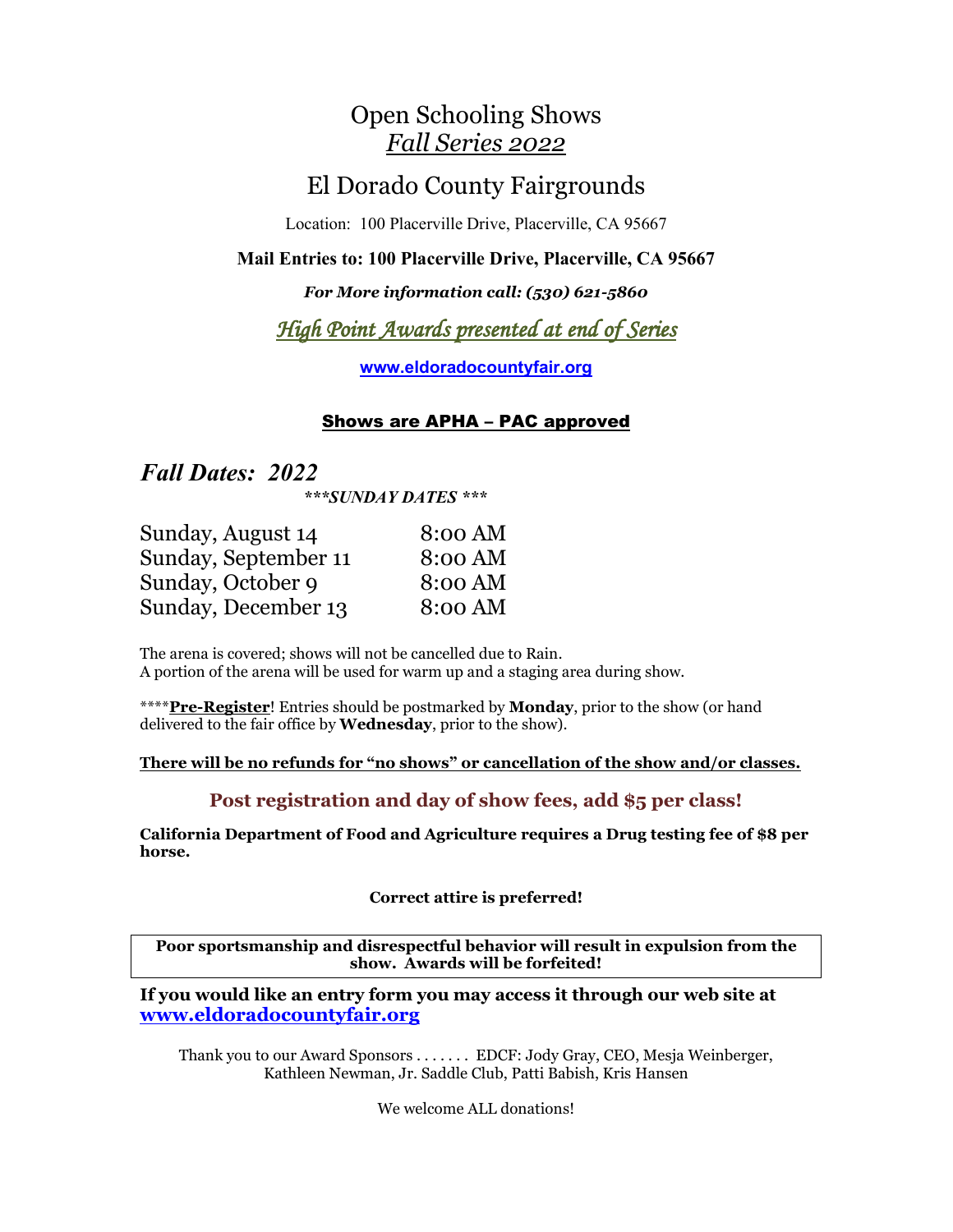Classes: To be held as follows:

| Ranch Horse Halter -will follow class #18  | \$10                                                                                                                                                                                                                                                                                                                                                                                                                                                                                                                                                                                                                                                                                                                                                                                                                                                                                                                                                                                                                                                                                                                                                                                                                                                                                                                                                                |                                                                                                                                                                                                                                                                                                                            |
|--------------------------------------------|---------------------------------------------------------------------------------------------------------------------------------------------------------------------------------------------------------------------------------------------------------------------------------------------------------------------------------------------------------------------------------------------------------------------------------------------------------------------------------------------------------------------------------------------------------------------------------------------------------------------------------------------------------------------------------------------------------------------------------------------------------------------------------------------------------------------------------------------------------------------------------------------------------------------------------------------------------------------------------------------------------------------------------------------------------------------------------------------------------------------------------------------------------------------------------------------------------------------------------------------------------------------------------------------------------------------------------------------------------------------|----------------------------------------------------------------------------------------------------------------------------------------------------------------------------------------------------------------------------------------------------------------------------------------------------------------------------|
|                                            |                                                                                                                                                                                                                                                                                                                                                                                                                                                                                                                                                                                                                                                                                                                                                                                                                                                                                                                                                                                                                                                                                                                                                                                                                                                                                                                                                                     |                                                                                                                                                                                                                                                                                                                            |
| Mares, All ages                            |                                                                                                                                                                                                                                                                                                                                                                                                                                                                                                                                                                                                                                                                                                                                                                                                                                                                                                                                                                                                                                                                                                                                                                                                                                                                                                                                                                     |                                                                                                                                                                                                                                                                                                                            |
|                                            | \$10                                                                                                                                                                                                                                                                                                                                                                                                                                                                                                                                                                                                                                                                                                                                                                                                                                                                                                                                                                                                                                                                                                                                                                                                                                                                                                                                                                |                                                                                                                                                                                                                                                                                                                            |
|                                            |                                                                                                                                                                                                                                                                                                                                                                                                                                                                                                                                                                                                                                                                                                                                                                                                                                                                                                                                                                                                                                                                                                                                                                                                                                                                                                                                                                     |                                                                                                                                                                                                                                                                                                                            |
|                                            |                                                                                                                                                                                                                                                                                                                                                                                                                                                                                                                                                                                                                                                                                                                                                                                                                                                                                                                                                                                                                                                                                                                                                                                                                                                                                                                                                                     |                                                                                                                                                                                                                                                                                                                            |
|                                            |                                                                                                                                                                                                                                                                                                                                                                                                                                                                                                                                                                                                                                                                                                                                                                                                                                                                                                                                                                                                                                                                                                                                                                                                                                                                                                                                                                     |                                                                                                                                                                                                                                                                                                                            |
|                                            |                                                                                                                                                                                                                                                                                                                                                                                                                                                                                                                                                                                                                                                                                                                                                                                                                                                                                                                                                                                                                                                                                                                                                                                                                                                                                                                                                                     |                                                                                                                                                                                                                                                                                                                            |
|                                            |                                                                                                                                                                                                                                                                                                                                                                                                                                                                                                                                                                                                                                                                                                                                                                                                                                                                                                                                                                                                                                                                                                                                                                                                                                                                                                                                                                     |                                                                                                                                                                                                                                                                                                                            |
|                                            |                                                                                                                                                                                                                                                                                                                                                                                                                                                                                                                                                                                                                                                                                                                                                                                                                                                                                                                                                                                                                                                                                                                                                                                                                                                                                                                                                                     |                                                                                                                                                                                                                                                                                                                            |
|                                            |                                                                                                                                                                                                                                                                                                                                                                                                                                                                                                                                                                                                                                                                                                                                                                                                                                                                                                                                                                                                                                                                                                                                                                                                                                                                                                                                                                     |                                                                                                                                                                                                                                                                                                                            |
|                                            |                                                                                                                                                                                                                                                                                                                                                                                                                                                                                                                                                                                                                                                                                                                                                                                                                                                                                                                                                                                                                                                                                                                                                                                                                                                                                                                                                                     |                                                                                                                                                                                                                                                                                                                            |
|                                            |                                                                                                                                                                                                                                                                                                                                                                                                                                                                                                                                                                                                                                                                                                                                                                                                                                                                                                                                                                                                                                                                                                                                                                                                                                                                                                                                                                     |                                                                                                                                                                                                                                                                                                                            |
|                                            | \$10                                                                                                                                                                                                                                                                                                                                                                                                                                                                                                                                                                                                                                                                                                                                                                                                                                                                                                                                                                                                                                                                                                                                                                                                                                                                                                                                                                |                                                                                                                                                                                                                                                                                                                            |
|                                            | \$10                                                                                                                                                                                                                                                                                                                                                                                                                                                                                                                                                                                                                                                                                                                                                                                                                                                                                                                                                                                                                                                                                                                                                                                                                                                                                                                                                                |                                                                                                                                                                                                                                                                                                                            |
|                                            | \$10                                                                                                                                                                                                                                                                                                                                                                                                                                                                                                                                                                                                                                                                                                                                                                                                                                                                                                                                                                                                                                                                                                                                                                                                                                                                                                                                                                |                                                                                                                                                                                                                                                                                                                            |
| Pony W/J Pleasure                          | \$10                                                                                                                                                                                                                                                                                                                                                                                                                                                                                                                                                                                                                                                                                                                                                                                                                                                                                                                                                                                                                                                                                                                                                                                                                                                                                                                                                                |                                                                                                                                                                                                                                                                                                                            |
|                                            | \$10                                                                                                                                                                                                                                                                                                                                                                                                                                                                                                                                                                                                                                                                                                                                                                                                                                                                                                                                                                                                                                                                                                                                                                                                                                                                                                                                                                |                                                                                                                                                                                                                                                                                                                            |
| Walk Only Equitation (English or Western)* | \$10                                                                                                                                                                                                                                                                                                                                                                                                                                                                                                                                                                                                                                                                                                                                                                                                                                                                                                                                                                                                                                                                                                                                                                                                                                                                                                                                                                |                                                                                                                                                                                                                                                                                                                            |
|                                            | \$10                                                                                                                                                                                                                                                                                                                                                                                                                                                                                                                                                                                                                                                                                                                                                                                                                                                                                                                                                                                                                                                                                                                                                                                                                                                                                                                                                                |                                                                                                                                                                                                                                                                                                                            |
|                                            |                                                                                                                                                                                                                                                                                                                                                                                                                                                                                                                                                                                                                                                                                                                                                                                                                                                                                                                                                                                                                                                                                                                                                                                                                                                                                                                                                                     |                                                                                                                                                                                                                                                                                                                            |
|                                            |                                                                                                                                                                                                                                                                                                                                                                                                                                                                                                                                                                                                                                                                                                                                                                                                                                                                                                                                                                                                                                                                                                                                                                                                                                                                                                                                                                     |                                                                                                                                                                                                                                                                                                                            |
|                                            |                                                                                                                                                                                                                                                                                                                                                                                                                                                                                                                                                                                                                                                                                                                                                                                                                                                                                                                                                                                                                                                                                                                                                                                                                                                                                                                                                                     |                                                                                                                                                                                                                                                                                                                            |
|                                            |                                                                                                                                                                                                                                                                                                                                                                                                                                                                                                                                                                                                                                                                                                                                                                                                                                                                                                                                                                                                                                                                                                                                                                                                                                                                                                                                                                     |                                                                                                                                                                                                                                                                                                                            |
|                                            |                                                                                                                                                                                                                                                                                                                                                                                                                                                                                                                                                                                                                                                                                                                                                                                                                                                                                                                                                                                                                                                                                                                                                                                                                                                                                                                                                                     |                                                                                                                                                                                                                                                                                                                            |
|                                            |                                                                                                                                                                                                                                                                                                                                                                                                                                                                                                                                                                                                                                                                                                                                                                                                                                                                                                                                                                                                                                                                                                                                                                                                                                                                                                                                                                     |                                                                                                                                                                                                                                                                                                                            |
|                                            |                                                                                                                                                                                                                                                                                                                                                                                                                                                                                                                                                                                                                                                                                                                                                                                                                                                                                                                                                                                                                                                                                                                                                                                                                                                                                                                                                                     |                                                                                                                                                                                                                                                                                                                            |
|                                            |                                                                                                                                                                                                                                                                                                                                                                                                                                                                                                                                                                                                                                                                                                                                                                                                                                                                                                                                                                                                                                                                                                                                                                                                                                                                                                                                                                     |                                                                                                                                                                                                                                                                                                                            |
|                                            |                                                                                                                                                                                                                                                                                                                                                                                                                                                                                                                                                                                                                                                                                                                                                                                                                                                                                                                                                                                                                                                                                                                                                                                                                                                                                                                                                                     |                                                                                                                                                                                                                                                                                                                            |
|                                            |                                                                                                                                                                                                                                                                                                                                                                                                                                                                                                                                                                                                                                                                                                                                                                                                                                                                                                                                                                                                                                                                                                                                                                                                                                                                                                                                                                     |                                                                                                                                                                                                                                                                                                                            |
|                                            |                                                                                                                                                                                                                                                                                                                                                                                                                                                                                                                                                                                                                                                                                                                                                                                                                                                                                                                                                                                                                                                                                                                                                                                                                                                                                                                                                                     |                                                                                                                                                                                                                                                                                                                            |
|                                            |                                                                                                                                                                                                                                                                                                                                                                                                                                                                                                                                                                                                                                                                                                                                                                                                                                                                                                                                                                                                                                                                                                                                                                                                                                                                                                                                                                     |                                                                                                                                                                                                                                                                                                                            |
|                                            |                                                                                                                                                                                                                                                                                                                                                                                                                                                                                                                                                                                                                                                                                                                                                                                                                                                                                                                                                                                                                                                                                                                                                                                                                                                                                                                                                                     |                                                                                                                                                                                                                                                                                                                            |
|                                            |                                                                                                                                                                                                                                                                                                                                                                                                                                                                                                                                                                                                                                                                                                                                                                                                                                                                                                                                                                                                                                                                                                                                                                                                                                                                                                                                                                     |                                                                                                                                                                                                                                                                                                                            |
|                                            |                                                                                                                                                                                                                                                                                                                                                                                                                                                                                                                                                                                                                                                                                                                                                                                                                                                                                                                                                                                                                                                                                                                                                                                                                                                                                                                                                                     |                                                                                                                                                                                                                                                                                                                            |
|                                            |                                                                                                                                                                                                                                                                                                                                                                                                                                                                                                                                                                                                                                                                                                                                                                                                                                                                                                                                                                                                                                                                                                                                                                                                                                                                                                                                                                     |                                                                                                                                                                                                                                                                                                                            |
|                                            |                                                                                                                                                                                                                                                                                                                                                                                                                                                                                                                                                                                                                                                                                                                                                                                                                                                                                                                                                                                                                                                                                                                                                                                                                                                                                                                                                                     |                                                                                                                                                                                                                                                                                                                            |
|                                            |                                                                                                                                                                                                                                                                                                                                                                                                                                                                                                                                                                                                                                                                                                                                                                                                                                                                                                                                                                                                                                                                                                                                                                                                                                                                                                                                                                     |                                                                                                                                                                                                                                                                                                                            |
| English Equitation, Walk/Trot, 18 & over   | \$10                                                                                                                                                                                                                                                                                                                                                                                                                                                                                                                                                                                                                                                                                                                                                                                                                                                                                                                                                                                                                                                                                                                                                                                                                                                                                                                                                                |                                                                                                                                                                                                                                                                                                                            |
|                                            | Division: Reining/Ranch Horse: 8:00 a.m.<br>Reining, Warm-Up<br>Reining, Ladies to Ride<br>Reining, Gents to Ride<br>Reining, Open<br>Reining: Ranch Horse<br>Ranch: Riding (Pattern)<br>Ranch Horse Pleasure, (W/J)<br>Ranch Horse Pleasure (W/T/L)<br>Geldings/Stallions, All Ages<br>Color, Open (Paint, Palomino, etc.)<br>Non-color, Open (bays, sorrels, etc.)<br>Performance Halter*<br>Pony Halter, All Ages<br>Showmanship 17 & Under**<br>Showmanship, Open<br>Showmanship, Pony<br><b>Division: Western</b><br>Lead Line, 6 & under<br>Walk only Pleasure (English or Western)*<br>Gaited Pleasure, 2 Gait, Open, E/W<br>Gaited Equitation, 2 Gait, Open<br>Walk/Jog Equitation, 10 & under (Eng/West)<br>Walk/Jog Equitation, 11 - 17<br>Walk/Jog Equitation, 18 & over<br>Gaited Pleasure, Amateur, 2 Gait, E/W<br>Walk/Jog Pleasure, 10 & under (Eng/West)<br>Walk/Jog Pleasure, 11 - 17<br>Walk/Jog Pleasure, 18 & Over<br>Gaited Equitation, Amateur, 2 Gait, E/W<br>Pairs class, Open<br>Western Pleasure, Open<br>Champagne Class, 2 Gait & Open<br>Pleasure, 10 & under W/J/L, (English/Western)<br>Western Pleasure, 11 - 17<br>Western Pleasure, 18 & Over<br>Equitation, 10 & under (English or Western)<br>Western Equitation, 11 - 17<br>Western Equitation, 18 & Over<br><b>Division: English</b><br>English Equitation, Walk/Trot, 17 & U | \$10<br>\$10<br>\$10<br>\$10<br>\$10<br>\$10<br>\$10<br>\$10<br>Division: Halter (Large Arena) after Ranch classes<br>\$10<br>\$10<br>\$10<br>\$10<br>\$10<br>\$10<br>\$10<br>\$10<br>\$10<br>\$10<br>\$10<br>\$10<br>\$10<br>\$10<br>\$10<br>\$10<br>\$10<br>\$10<br>\$10<br>\$10<br>\$10<br>\$10<br>\$10<br>\$10<br>\$10 |

| Trail classes held at will $10:00$ am $-2:00$ pm |  |  |
|--------------------------------------------------|--|--|
| Upper arena (small arena)                        |  |  |
|                                                  |  |  |

#### Division: Trail (English or Western) 52. Warm-Up Trail (4 mins) \$5 53. Trail, Open, W/J \$10 54. Trail, 17 & Under (W/J) \$10 55. Trail: Pony(ride or in-hand) \$10 56. Trail Open \$10 57. Ranch Horse Trail \$10  $$10$ 58. Trail, 18 & over 59. Trail: 10 & under (w/j) \$10 60. Trail: Gambler's Choice \$10

| *Points count for Western High Point      |
|-------------------------------------------|
| and 10 & under High Point                 |
| ** Points count for 10 & under High Point |

\* Rider never to have Loped/Cantered in a Show

\* Rider never to have Loped/Cantered in a Show

- 50. Hunter Under Saddle, Open \$10 \$10
- 51. Bridle Path Hack, Open

\$10

\$10

\$10

\$10

- English Pleasure, Walk/Trot, 18 & over 45.
- 46. English Pleasure, 17 & under

44.

- English Pleasure, 18 & over 47.
- 48. English Equitation, 17 & under  $$10$ \$10

English Pleasure, Walk/Trot, 17 & under

49. English Equitation, 18 & over